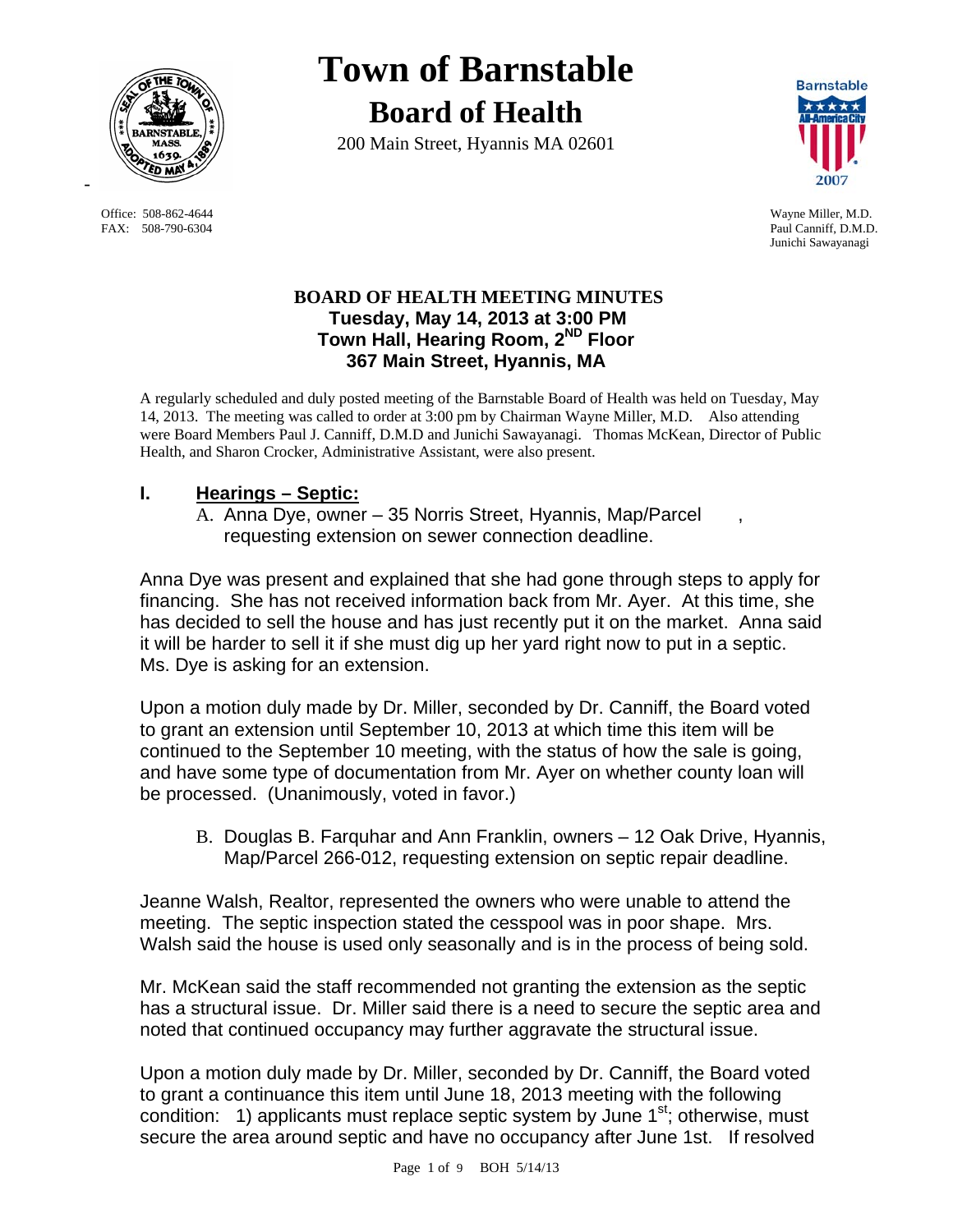before this, the applicant may inform Mr. McKean and it would not necessary to be on the agenda. (Unanimously, voted to continue).

C. Arlene Wilson representing Robin and Marcia Brown, Trustees – 250 Smoke Valley Road, Osterville, Map/Parcel 097-002. Revocation of Disposal Works Construction Permit#2012-323.

Arlene Wilson was present. As the variance from the coastal banks was not included, the Board must revoke the permit.

Upon a motion duly made by Dr. Miller, seconded by Dr. Canniff, the Board of Health voted to revoke the permit# 2012-323 the for reason stated. (Unanimously, voted in favor.)

#### **II. Septic Variance – New:**

A. Arlene Wilson, A.M. Wilson Associates, representing Robin and Marcia Brown, Trustees – 250 Smoke Valley Road, Osterville, Map/Parcel 097-002, 5.8 acre parcel, new plan, multiple variances, house addition.

Arlene Wilson presented her new plan which lists three local variances of setbacks of components from the top of coastal bank. All three are greater than 50 feet but less than the 100 feet required locally. One variance is for the tank connected to the existing cottage ("boat house"), and the other two are for the tank and the pump chamber to the proposed guest quarters.

Mr. McKean said the plans need to add a reserve area, the location of the existing components is not shown and the staff just received the plans and needs additional time to review as the percolation test was just performed today.

Dr. Miller expressed his view of wanting the two components of the guest quarters needing variances to be located on the other side of the building so they do not require variances. Arlene expressed that the tank is a tight tank and should not have an effect. The Board prefers they be relocated out of the resource zone and avoid the additional variances. Dr. Miller also would like to see the "boat house" remain as two bedrooms and not expand to three bedrooms as this is a large parcel where additional bedrooms can be located elsewhere.

Dr. Canniff and Mr. Sawayanagi were in agreement with Dr. Miller. Dr. Canniff suggested the use of a consultant for difficult plans as this.

Arlene Wilson requested a continuance to the June 18, 2013 meeting and she will add the revisions to the plan of moving the tank and the pump chamber to the guest quarters to the other side of the building and she will speak to the owners about keeping the "boat house" as two bedrooms.

Upon a motion duly made by Dr. Miller, seconded by Mr. Sawayanagi, the Board voted to grant a continuance to the June 18, 2013 meeting. (Unanimously, voted in favor.)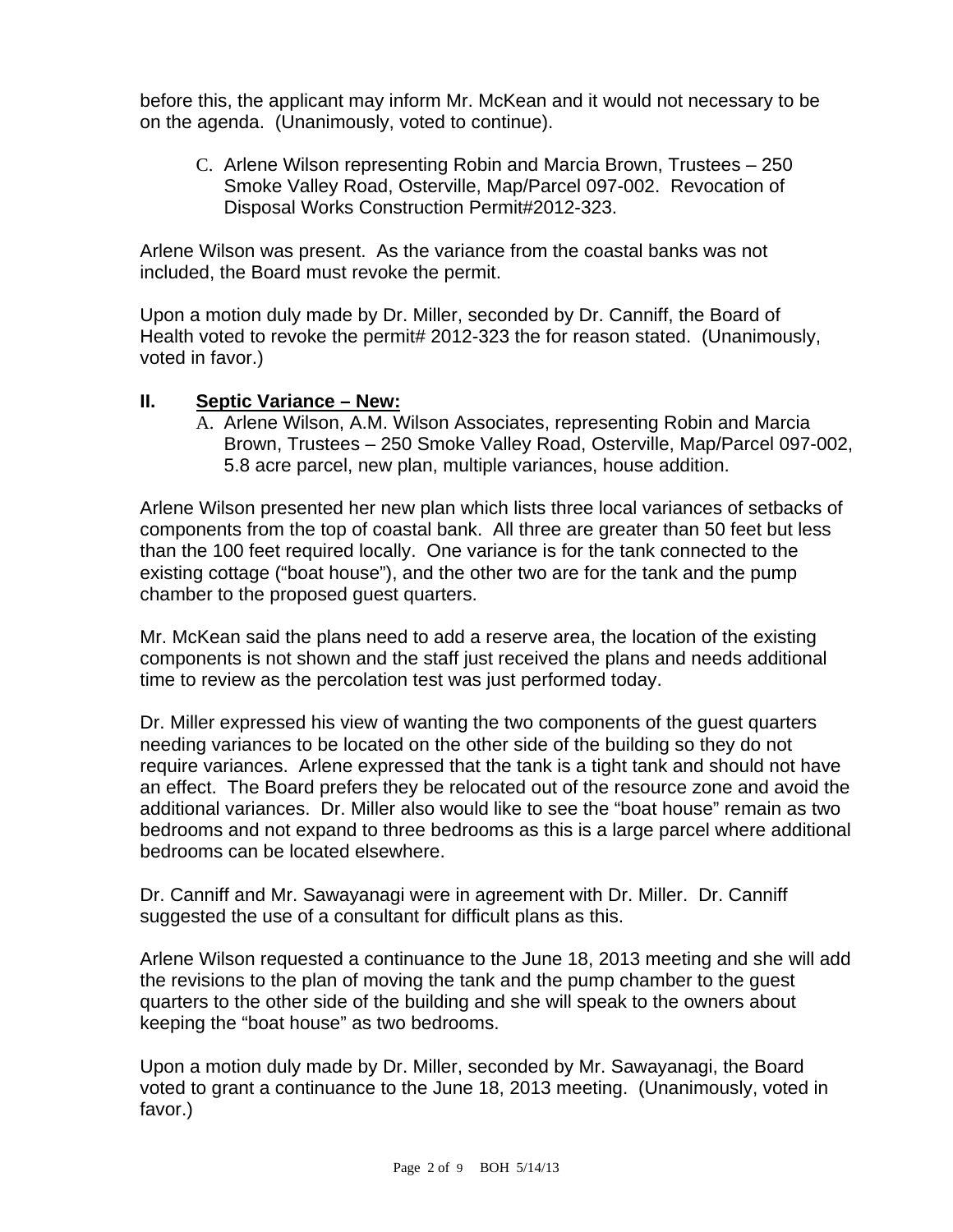B. Peter McEntee, Engineering Works, representing Thomas and Patricia Patten, owners – 26 (a.k.a 20) Woodvale Lane, Centerville, 16,000 sq.ft. parcel, multiple variances, repair of failed septic system.

Peter McEntee was present. He is requesting three variances: 1) a setback variance of the SAS to slab foundation of 9 feet in lieu of 10 feet, 2) a setback of the septic tank to the wetlands of 64 feet in lieu of 100 feet, and 3) a setback of 92 feet from the SAS to wetlands in lieu of 100 feet. Using a polyliner for the slab foundation was mentioned. The Board and Mr. McKean agreed with Mr. McEntee that this will not be necessary as the SAS is at a lower elevation than the slab.

Upon a motion duly made by Mr. Sawayanagi, seconded by Dr. Canniff, the Board voted to grant the variances with the following conditions: 1) a 3-bedroom deed restriction will be recorded at the Barnstable County Registry of Deeds and, 2) a copy of the deed restriction will be submitted to the Public Health Division. (Unanimously, voted in favor.)

C. Arlene Wilson, A.M. Wilson Associates, representing Salten Tide Realty Trust – Jeffrey Lindsey, Trustee – 71 Sand Point, Osterville, Map/ Parcel 073-014, 1.37 acre parcel, multiple variances, house renovation with failed septic.

Arlene Wilson presented the plan and said that currently the house has two separate septic systems consisting of a cesspool each. The Assessors lists the house as a six-bedroom. Arlene has submitted the floor plans and is proposing a five bedroom.

Upon a motion duly made by Dr. Canniff, seconded by Mr. Sawayanagi the Board voted to grant the variances with the following conditions: 1) a 5-bedroom deed restriction shall be recorded at the Barnstable County Registry of Deeds, 2) a copy of the deed restriction shall be submitted to the Public Health Division, and 3) a monitoring plan shall be submitted to meet Mr. McKean's approval. (Unanimously, voted in favor.)

## **III. I/A Monitoring Plan:**

Joyce Haseotes, Trustee – 293 Long Beach Road, Centerville, Map/Parcel 185-034, requesting reduction in monitoring plan.

The owner had informed the Board she would not be able to attend the meeting.

Mr. McKean said the staff reviewed the test results and the results were very low so the staff had no issue with reducing the frequency of monitoring.

Upon a motion duly made by Dr. Miller, seconded by Dr. Canniff, the Board voted to grant a reduction in the monitoring plan to once a year – to be done in July or August, using all the usual parameters. (Unanimously, voted in favor.)

## **IV. Food Variance (Cont):**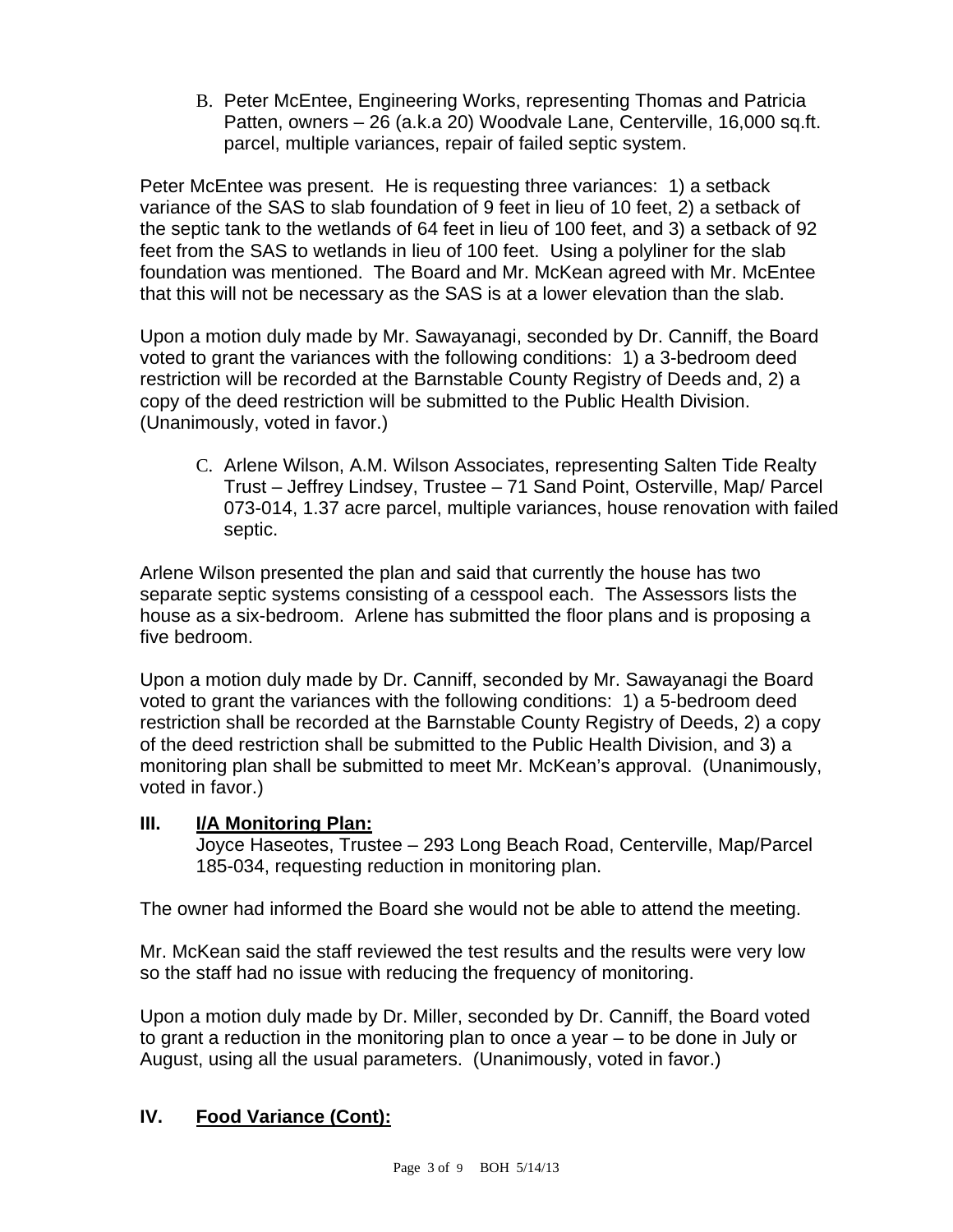A. Ted Schilling, Esq., representing James Surprenant, owner, Crisp Flatbread, 791 Main St, Osterville, variance from Title V for additional seating (310 CMR 15.203 / 15.204).

Ted Schilling and James Surprenant were present. They requested a continuation until October 8, 2013.

Dr. Miller said due to the new variance request and some of the issues involved in terms of prior letters of the Board of Health, he suggests to continue until the October meeting as well. Mr. Schilling has supplied the Board with water usage from the prior owner at this location and from Mr. Surprenant's other food establishment down the street and both locations show the water usage to be very low. In this case, well below the capacity of the septic system at 791 Main Street. The applicant is going to enter into an agreement which Town Attorney Ruth Weil is drawing up where the applicant is agreeing to certain monitoring requirements. Mr. McKean will grant a temporary food permit through October 8, 2013. The owner will continue to monitor the water at specific intervals and the Board will be able to determine, under Title V's regulation, whether the addition seating is acceptable or not with the current system.

The Board believes there will not be any damage to the public using this procedure.

Upon a motion duly made by Dr. Miller, seconded by Dr. Canniff, the Board voted to grant a continuance until the October 8, 2013 meeting with a temporary seating approved of 35 inside and 14 outside for a total of 49 seats. (Unanimously, voted in favor.)

## **V. Food Variance (New):**

A. Terri Perry, owner of Café Crumb – 846 Main Street, Osterville, requesting a grease trap variance with a revised menu.

Matthew Eddy, Baxter Nye Engineering, and Terri Perry were present. They are proposing to add a grease recovery device (GRD).

Mr. Eddy said they are withdrawing the request for a GRD at this time, and the menu would be just prepared sandwiches and burritos. They are all individually pre-packaged items which are just put into the microwave oven and the packaging is thrown away. No washing is needed.

Mr. Eddy and Terri Perry stepped aside (to clarify their menu submittal and remove the soups and stew from it).

Upon return, the menu dated 5/14/13 contained the first two pages being the original pages approved when she started the business, the third page proposed contained the following pre-packaged items: chicken pot pie, breakfast burrito, calzones, and sandwiches (prepared at Pain D'Avignon).

After further discussion, it was agreed upon to eliminate the chicken pot pie, breakfast burrito and calzones until the GRD was discussed at a later meeting.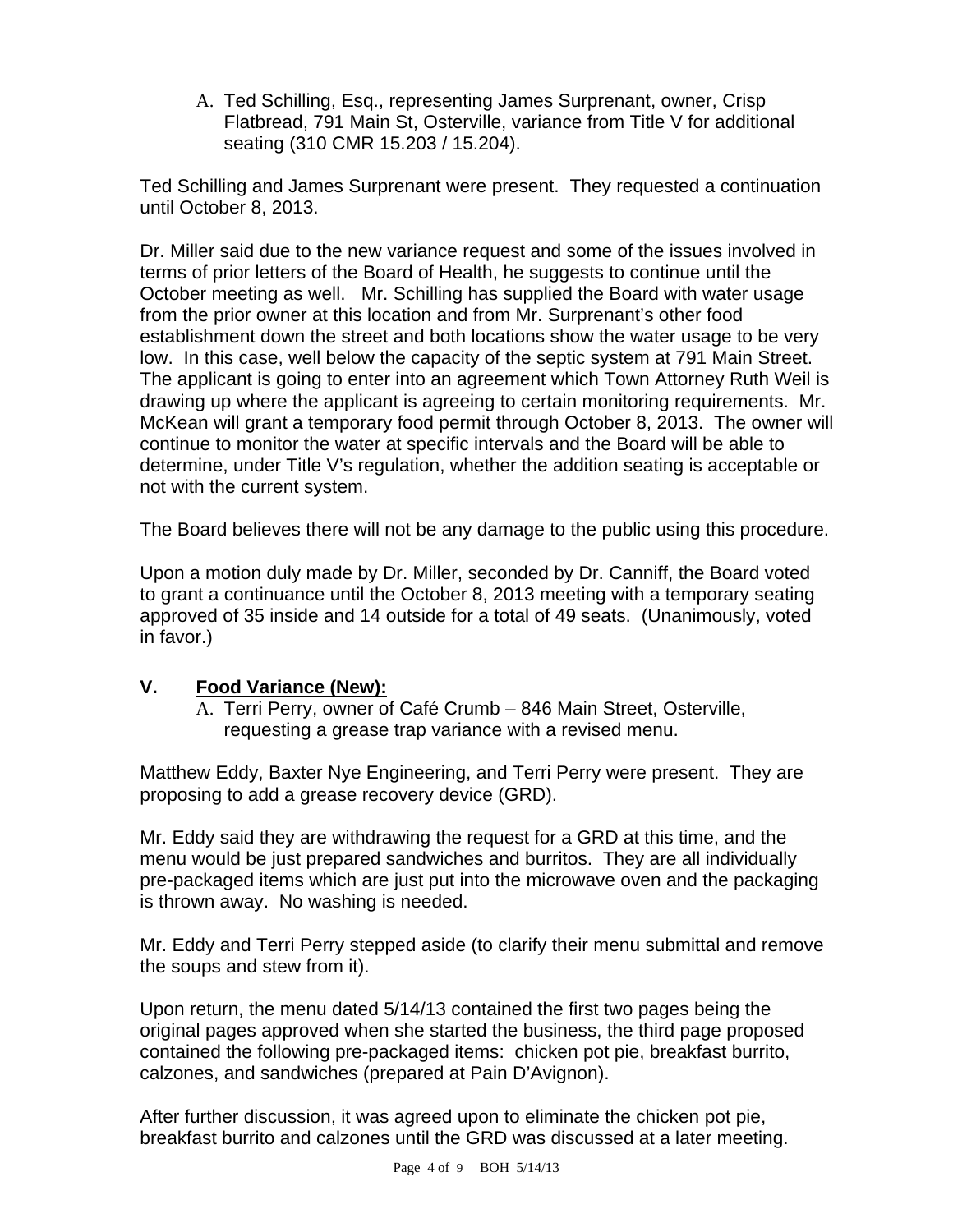Mr. McKean asked whether the croissants and cookies on the original two page menu were prepared elsewhere. They are all prepared off-site. They are not individually wrapped. They come in a larger box and Terri places them on her trays.

- 1) Upon a motion duly made by Dr. Canniff, seconded by Mr. Sawayanagi, the Board voted to expand the menu from the original two pages to include sandwiches (pre-packaged). (Unanimously, voted in favor.)
- 2) Upon a motion duly made by Dr. Canniff, seconded by Mr. Sawayanagi, the Board voted to grant a continuance to the June 18, 2013 meeting to discuss a GRD with a more expanded menu. (Unanimously, voted in favor.)
	- B. Carrie-Lee Touhey, owner of The Cape Cod Cookie Company 569 Main Street, Unit # B, Hyannis, grease trap and toilet facility variances.

Carrie-Lee Touhey was present and expressed her desire to open the shop on Main Street. The space is only 500 square feet and does not have enough room for a second bathroom. There are only three employees at one time and they are all family members. She is hoping to have a GRD approved for her space. If they were to hook up to the Veteran's grease tank, they would have to dig up the walkway down to the Vet's space.

The dough is prepared on-site. They are installing a dishwasher and they would be washing the bowl(s) in the sink prior to that. The pans will be covered with parchment paper which absorbs a good amount of the grease. The pans would still require a little bit of washing.

Mr. McKean said Roger Parsons was not willing to allow a GRD here. Mr. Parsons would want a grease trap for the food establishments on town sewer.

Carrie-Lee suggested she prepare the dough at her home licensed facility and then be allowed to operate without a grease trap. The Board said she should make an appointment with Mr. Parsons and see if he will agree to this.

The Board acknowledged that if she operates as a retail shop, she would not require the grease trap.

- 1) Upon a motion duly made by Dr. Miller, seconded by Dr. Canniff, the Board voted to grant the toilet facility variance with the condition that 1) they are limited to three employees on site. (Unanimously, voted in favor.)
- 2) Upon a motion duly made by Dr. Canniff, seconded by Mr. Sawayanagi, the Board voted to grant a continuance of the grease trap variance until June 14, 2013 meeting. Currently, the applicant will operate as retail, with no food preparation, no re-heating, and no cooking. (Unanimously, voted in favor.)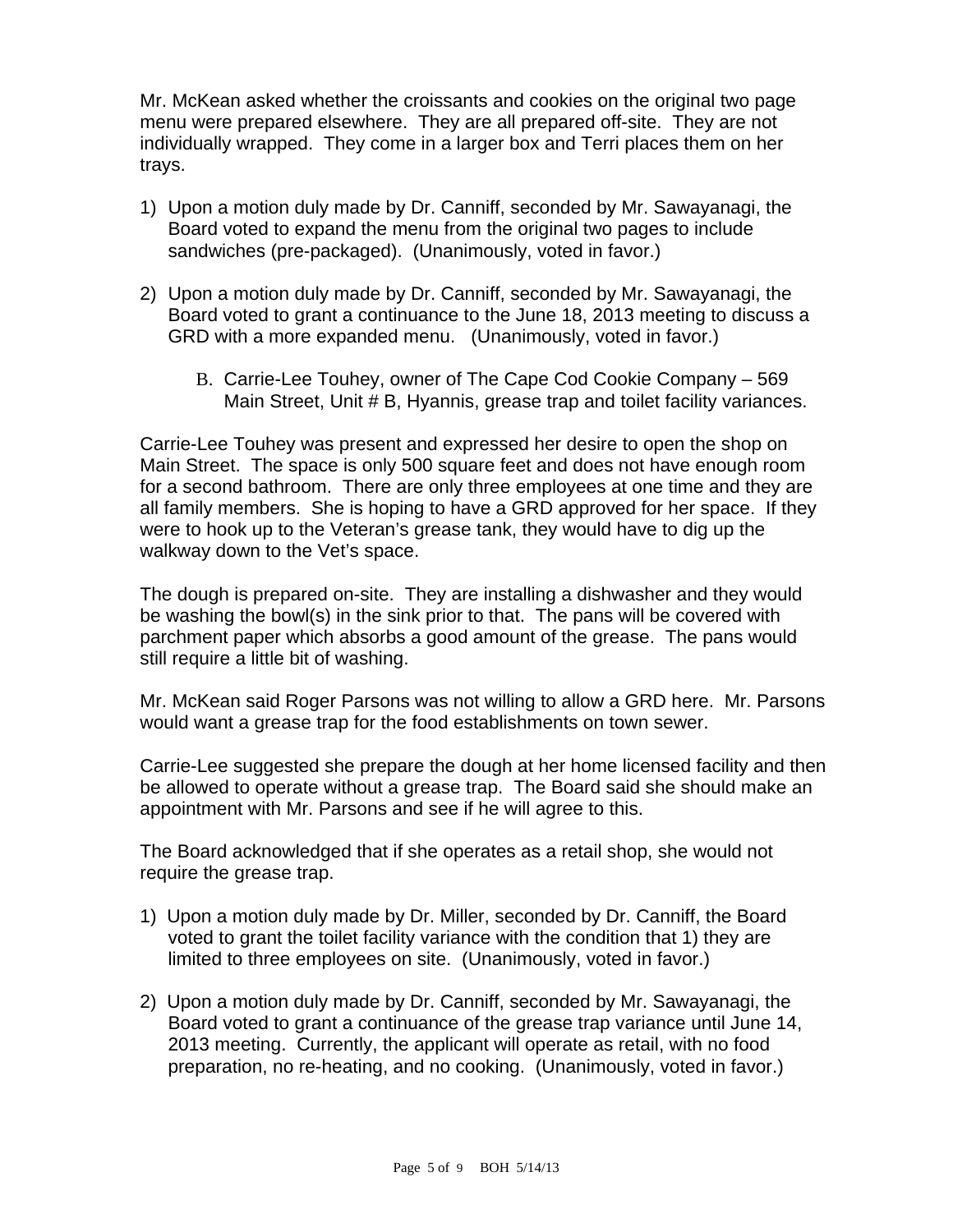C. Brad Pfeifer representing Hawks Nest Concession Stand for the Hyannis Harbor Hawks – 120 High School Road, Hyannis, extension on temporary permit.

Brad Pfeifer and John Cotellessa (from Gourmet Brunch) were present. Both gentlemen run the concession stand. John said they are serving popcorn, nachos, chowder, chili, hot dogs, and sausage (hot dogs and sausages are fully cooked). He said the only thing he will be cooking at the location is the coffee. Everything will be heated up at the Gourmet Brunch, transported to concession stand and put in electric steam tables. The pans, etc, will all be brought back to the Gourmet Brunch for washing. There will be a handwash station there. It costs \$1,000 and it's a 17-gallon tank, and a 19-gallon grey water. He will fill it with hot water and it is foot controlled.

Mr. McKean has no objections to operating through the end of this season which will allow the original five years granted.

Upon a motion duly made by Dr. Miller, seconded by Mr. Sawayanagi, the Board voted to grant an extension to operate with the condition that they must hook up to water and sewer before they will be issued a seasonal food permit next year (2014). This allows them to apply for additional funding. (Unanimously, voted in favor.)

#### **VI. Food – Temporary:**

Tracy Cassidy representing Gourmet Caterers catering Best Buddies Friendship Ride on Saturday, June 1, 2013 at Eunice Kennedy Shriver parking lot at Craigville Beach.

Their executive Sous Chef Glenn Boddie was present. He discussed the items to be fully cooked at location: chowder, steamers, mussels, chicken, lobster and the broth. Other foods will be prepared at their facility in Boston. They will be preparing meals for 1,500 people. They have a "field kitchen" which includes ovens, jet burners, lobster cookers, handwash sinks/set-ups, refrigerated trucks, and everything that is needed. All employees have servsafe certificates.

Mr. McKean mentioned there is a separate event operating across the street from this which is on the beach side. That event does not have any cooking at it. It will be catered by Rebecca's Café.

Upon a motion duly made by Dr. Miller, seconded by Mr. Sawayanagi, the Board voted to grant the temporary annual event for Saturday, June 1, 2013, with the condition that the servsafe certificates and allergen awareness certificates are submitted to Mr. McKean. (Unanimously, voted in favor.)

## **VII. Body Art Variance (New):**

A. Derrill Lazu, Hyannis, to work at Black Pearl, applying for variance-Quincy Skin Course and on-line Blood Pathogen Training.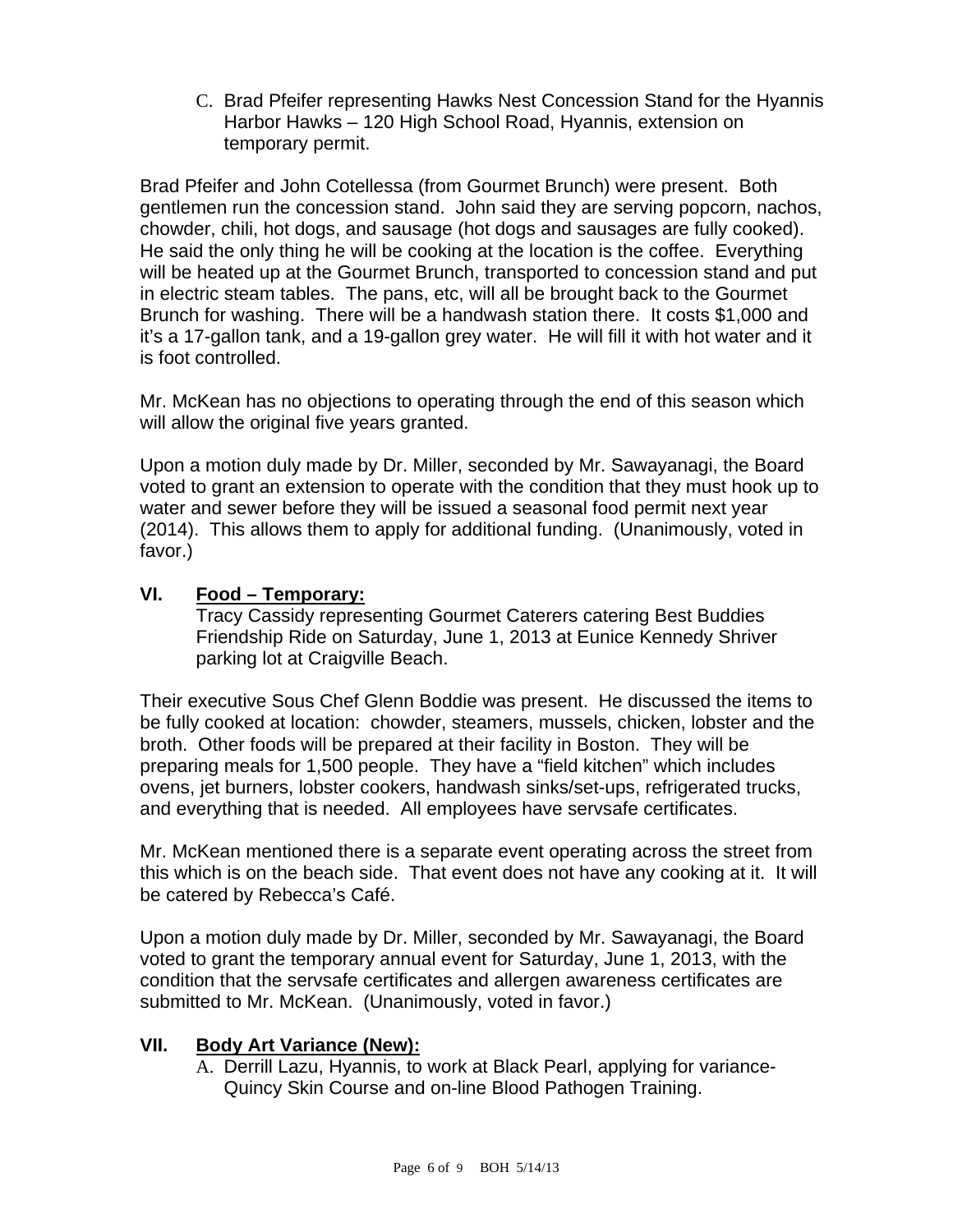Derrill Lazu was present. His application was complete, with the CPR taken through the Red Cross. Derrill has taken two of the three Hepatitis B series, and did the Blood Pathogen course. His references were fine. Derrill Lazu said the owner is there whenever he works, which is Thursday through Monday from 12pm to 10pm.

Upon a motion duly made by Dr. Miller, seconded by Mr. Sawayanagi, the Board voted to grant the 18-month temporary license to work as an apprentice with the direct supervision at the Black Pearl from the licensed Body Artist, Alex Travasso. With the condition he finish the Hepatitis B series. (Unanimously, voted in favor.)

B. Neftali Vallejo, Hyannis, to work at Black Pearl, applying for variance-Quincy Skin Course and on-line Blood Pathogen Training.

Mr. Neftali Vallejo was present. He had not finished the application process before the Board packages had been sent out. The Health Division has now received all the paperwork. He has taken the CPR course with the Red Cross, the Blood Pathogen course was taken on line (as the Red Cross is no longer giving this course in person), and he began the Hepatitis B series today. He will have two more shots required down the road.

Upon a motion duly made by Dr. Miller, seconded by Mr. Sawayanagi, the Board voted to grant the 18-month temporary license to work as an apprentice with the direct supervision at the Black Pearl from the licensed Body Artist, Alex Travasso, with the following conditions: 1) Mr. McKean will give final approval after reviewing the application for completeness, 2) the feedback from all the references has been received and is positive, and 3) the applicant must continue to finish the Hepatitis B series. (Unanimously, voted in favor.)

#### **VIII. Old / New Business:**

A. Approval of the Minutes March 12, 2013 and April 9, 2013.

Upon a motion duly made by Dr. Miller to approve the March 12, 2013 minutes, seconded by Dr. Canniff, with two changes: 1) under Café Crumb, clarify the establishment has a standard plumbing drain, 2) for items voted not in favor, clarify the wording to show "motion made to grant… (rather than a motion to vote). (Unanimously, voted in favor).

The April minutes will be available at the June meeting.

B. Educational: Cyanobacteria blooms in fresh water ponds.

Mr. McKean said the town has seen a number of cyanobacteria blooms occur in the fresh water ponds. The Town currently does not have a protocol for the Coastal Health Resources Coordinator, Karen Malkus, to follow when the cyanobacteria in fresh water ponds reach a significant level. Currently, she has been following the MA Department of Public Health's guidelines for posting the public of how it is toxic to people and animals.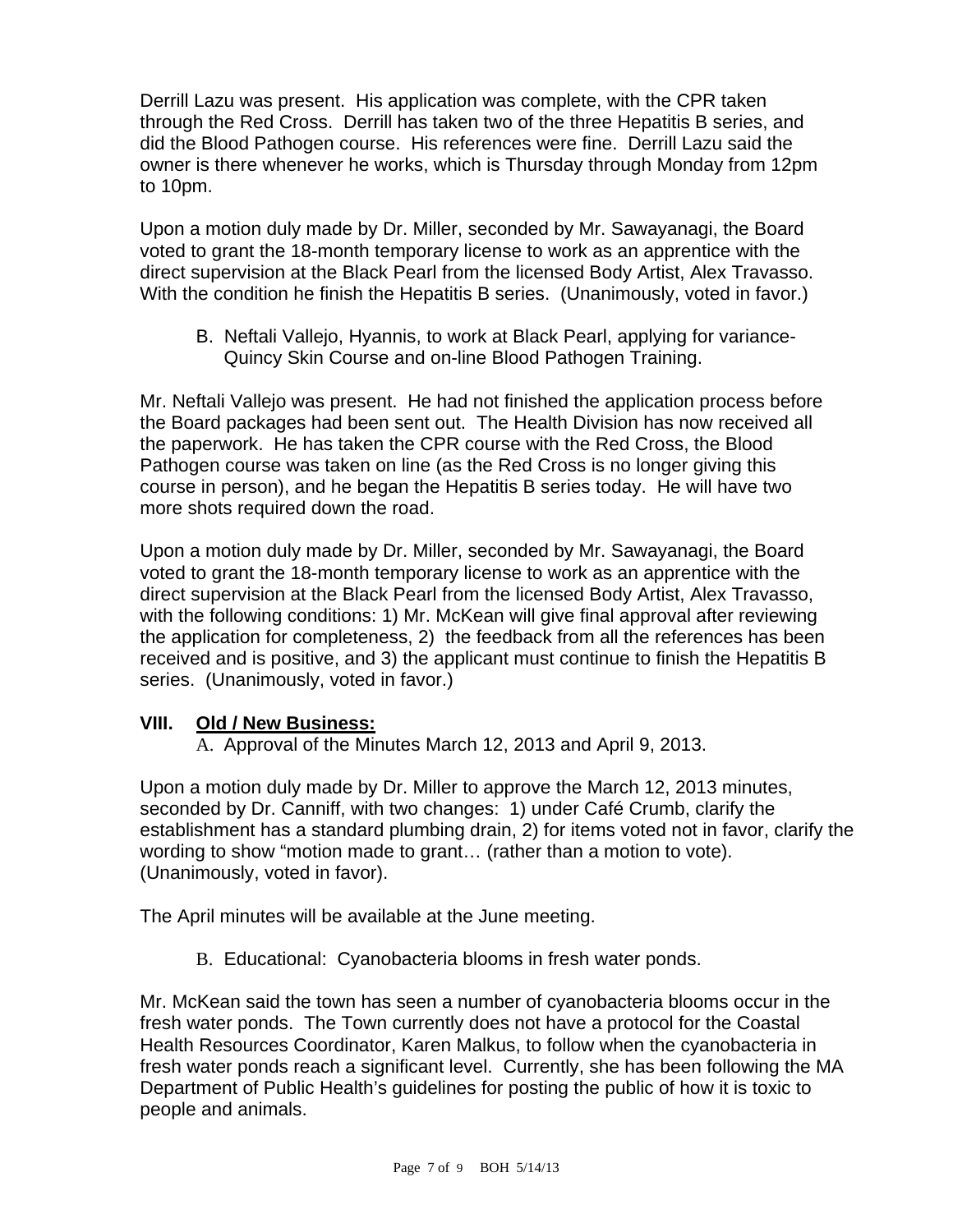Mr. McKean suggested the Board establish a policy.

Upon a motion duly made by Dr. Miller, seconded by Mr. Sawayanagi, the Board adopted a policy for the Coastal Health Resources Coordinator to follow the MA Department of Public Health's guidelines for posting of warning of cyanobacteria in our fresh water ponds. (Unanimously, voted in favor.)

C. No Lifeguard on Duty Pilot Program – consideration of continuation of pilot programs.

Dr. Miller said CDC and the National Association of Local Boards of Health have finally developed a model aquatic health code that addresses all issues of swimming pools, beaches, etc. The part on swimming pools that have gone out to the public and has come back to the committee is 29 pages. The group is very adamant in requiring lifeguards when pools are over five feet in depth. There is also supporting information that gives the reasons for their recommendations. There is a meeting on July 9, 2013, for interested parties to go over the final proposal and vote. There is information on the CDC website under MAHC.

Dr. Miller expressed that the guidelines which list the situation when a lifeguard is recommended do not happen to be any of the situations the Board adopted under the No Lifeguard on Duty Pilot Program, so he is comfortable at this time, continuing the pilot program for another year. Dr. Canniff suggested taking a vote to continue the pilot program until September or sometime after the proposal is finalized.

Peter Martino, Heritage House, brought up the suggestion to try the pilot program this current year for places with more than 50 units to test them out. He stressed that the hotels are going to be protecting themselves and having lifeguards when there are large numbers of customers in the high season and during events. However, it allows the larger hotels to receive a similar financial break when they have low occupancy and not many at the pool. He has two pools and must hire two lifeguards at all times of the year. His view is that at times when occupancy is low and use of pool is low, there is more staff hired by the larger hotels and, therefore, more people available to help watch the pool.

Dr. Miller said he does not feel comfortable in expanding the program when we are so close to receiving the final proposal by the Local Boards of Health with the federal study, but he is willing to continue the pilot program this season.

Upon a motion duly made by Dr. Miller to continue the No Lifeguard on Duty Pilot Program, for 50 units or less, until October 2013, and seconded by Mr. Sawayanagi, the Board took a vote. (Two in favor, One opposed – Dr. Canniff).

D. Status – Strawberry Hill Condominiums, Mr. Kerry McNamara – are they connecting to Center Village Condominium's sewer system?

Mr. McNamara said one of their four systems had failed and they had had that fixed. Many of the owners are older and are concerned with cost but they do realize it's just a matter of time before the other systems have issues. Currently, the systems have